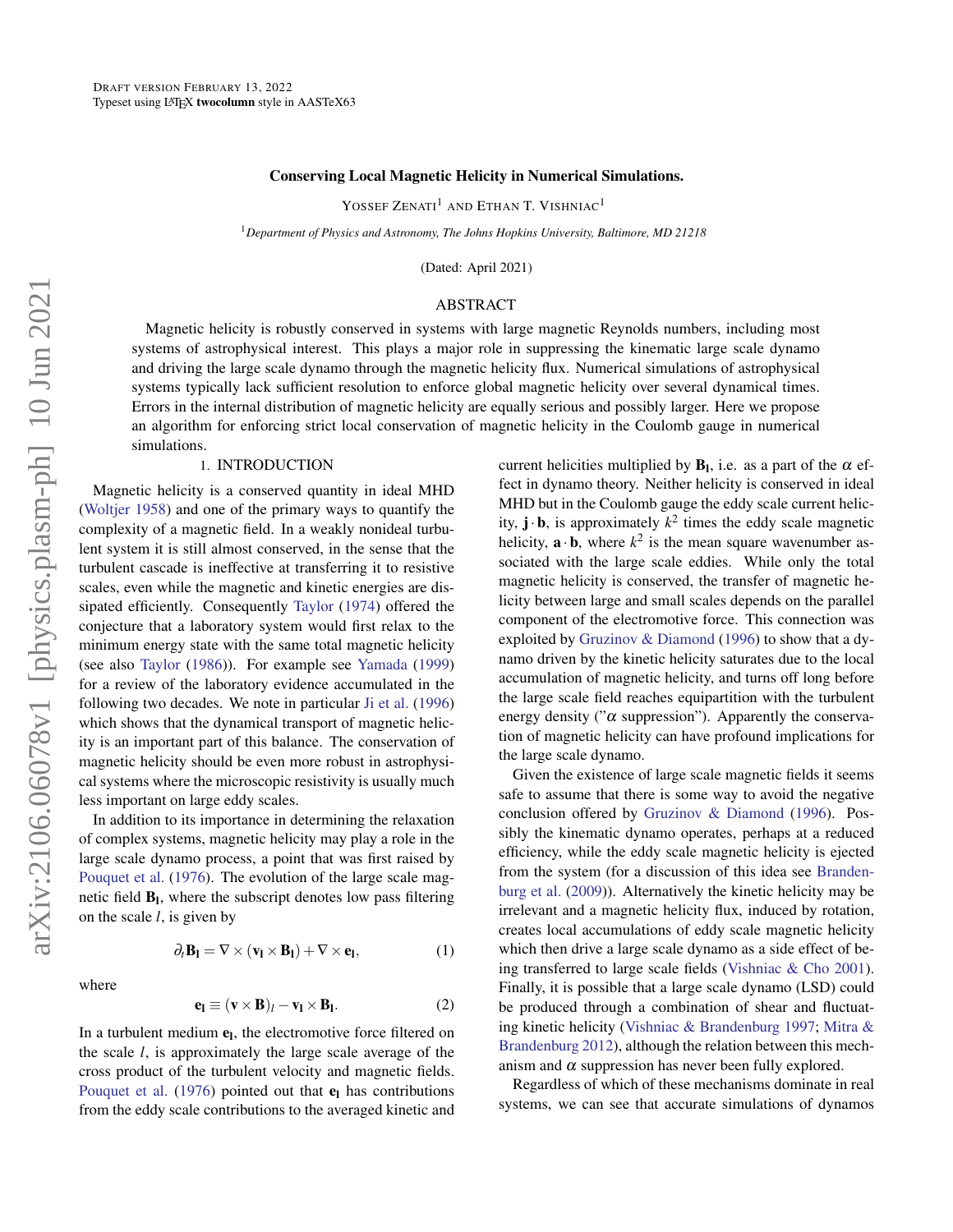require careful accounting of the distribution of magnetic helicity in a system. To model Taylor relaxation accurately one need only conserve the total magnetic helicity in a simulation box. To model dynamos, including  $\alpha$  suppression and the transport of magnetic helicity, one needs to extend this down to scales not much larger than individual eddy scales. Moreover, since the magnetic helicity is a quadratic quantity, the average magnetic helicity on domain scales can arise from correlations on eddy scales. The dissipation of this contribution to the magnetic helicity proceeds at the ohmic dissipation time at the large eddy scale (or a bit faster, see below). Numerical dissipation on this scale has to be slower than the large scale dynamo growth rate for an accurate large scale dynamo simulation. In practice, while this is a trivial threshold for real systems, it represents a substantial challenge for simulations. This is a particularly difficult issue for simulations of the magnetorotational instability, where the large scale eddy size is proportional to the strength of magnetic field. Worse is that the MRI operates primarily in the  $\hat{r}\hat{\phi}$  plane, and the vertical wave number in unstratified simulations tends to the dissipation scale, which guarantees that magnetic helicity will not be conserved for more than an eddy correlation time unless than magnetic Prandtl number is larger than one.

This raises the question of whether it might be useful to enforce magnetic helicity conservation in numerical simulations. In many cases it is possible to enforce conservation of an important conserved quantity by choosing an appropriate numerical algorithm, but magnetic helicity is nonlocal and no local numerical algorithm conserves it exactly. What price do we pay for adjusting the small scale magnetic field in real time to compensate for numerical errors? As a general rule, requiring strict conservation of any quantity will prioritize it above other conserved quantities In particular, adjusting the magnetic field to conserve magnetic helicity will affect the stress energy tensor, and in particular the energy density. However, in a turbulent simulation the energy is continuously lost to the turbulent cascade, so energy conservation at small length scales is of secondary importance unless the energy input (or loss) is comparable to the turbulent energy dissipation rate. Any scheme that adjusts local magnetic field strengths will violate flux freezing, but that's already violated by transport in the turbulent cascade [\(Eyink et al.](#page-9-10) [2013\)](#page-9-10). Lastly, if there is no turbulence, then there's almost no numerical loss of magnetic helicity and any scheme for correcting the field will have a negligible effect. In principle there seems to be no fundamental obstacle to implementing a correction scheme to enforce magnetic helicity conservation. Whether or not a particular scheme improves the accuracy of numerical simulations at an acceptable cost depends on the details of the algorithm. In this paper we will suggest an approach to enforcing magnetic helicity conservation and explore some of the constraints on its use.

# 2. DEFINING AN ALGORITHM

In a highly conducting fluid the magnetic field evolves as

$$
\partial_t \mathbf{B} = \nabla \times (\mathbf{v} \times \mathbf{B} - \eta \mathbf{J}), \tag{3}
$$

where the resistive term  $\eta$ **J** is small. Numerical effects may or may not mimic a physical resistivity. We will assume here that they do, but note places where the difference might be important. Consequently the vector potential evolves as

$$
\partial_t \mathbf{A} = \mathbf{v} \times \mathbf{B} - \eta \mathbf{J} - \nabla \phi, \tag{4}
$$

where the electrostatic potential, $\phi$  satisfies

$$
\nabla^2 \phi = \nabla \cdot (\mathbf{v} \times \mathbf{B} - \eta \mathbf{J}), \tag{5}
$$

in the coulomb gauge. This gauge choice has the advantage of enforcing a tight correlation between the small scale contribution to the current helicity,  $\mathbf{J} \cdot \mathbf{B}$ , and the small scale contribution to the magnetic helicity. The former is gauge invariant and plays an important role in dynamo theory. We note that other gauge choices have been used for computational convenience or because the magnetic helicity has some compelling interpretation in that gauge (for examples see [\(Hubbard & Brandenburg](#page-9-11) [2011;](#page-9-11) [Candelaresi et al.](#page-6-1) [2011;](#page-6-1) [Del Sordo et al.](#page-9-12) [2013\)](#page-9-12)).

In this gauge the magnetic helicity flux is

$$
\mathbf{J}_H \equiv \mathbf{A} \times (\mathbf{v} \times \mathbf{B} - \eta J + \nabla \phi), \tag{6}
$$

and the magnetic helicity, *H*, evolves as

$$
\partial_t H = -\nabla \cdot \mathbf{J}_H - 2\eta \mathbf{J} \cdot \mathbf{B}.
$$
 (7)

When the resistivity is small its contribution to  $J_H$  will be negligible, but its role in breaking magnetic helicity conservation can still be important. We can define the small scale contribution to the magnetic helicity as  $h_l \equiv H - A_l \cdot B_l$  so that the evolution equation is

$$
\partial_t h_l = -\nabla \cdot \mathbf{J}_{Hl} - 2\eta (\mathbf{J} \cdot \mathbf{B})_l - 2\mathbf{B} \cdot \mathbf{e}_l. \tag{8}
$$

The last term on the RHS of this equation describes the transfer of magnetic helicity between small and large scales. The coupling with  $h_l$  through this term takes the form  $V_A^2 k_{\parallel}^2 \tau_l h_l$ , where  $V_A$  is the Alfven speed and  $\tau_l$  is the eddy turn over time on the scale *l*. Assuming critical balance [\(Goldreich &](#page-9-13) [Sridhar](#page-9-13) [1997\)](#page-9-13), or  $k_1V_A \tau_l \sim 1$  this implies that magnetic helicity embedded in eddies at small scale is transferred to large scales in one eddy turn over time. The injection of magnetic helicity from large scales to small arises from the turbulent diffusion term in  $e_l$ , which is to say that it will be proportional to the turbulent transport coefficient  $v_l^2 \tau_l$ . Balancing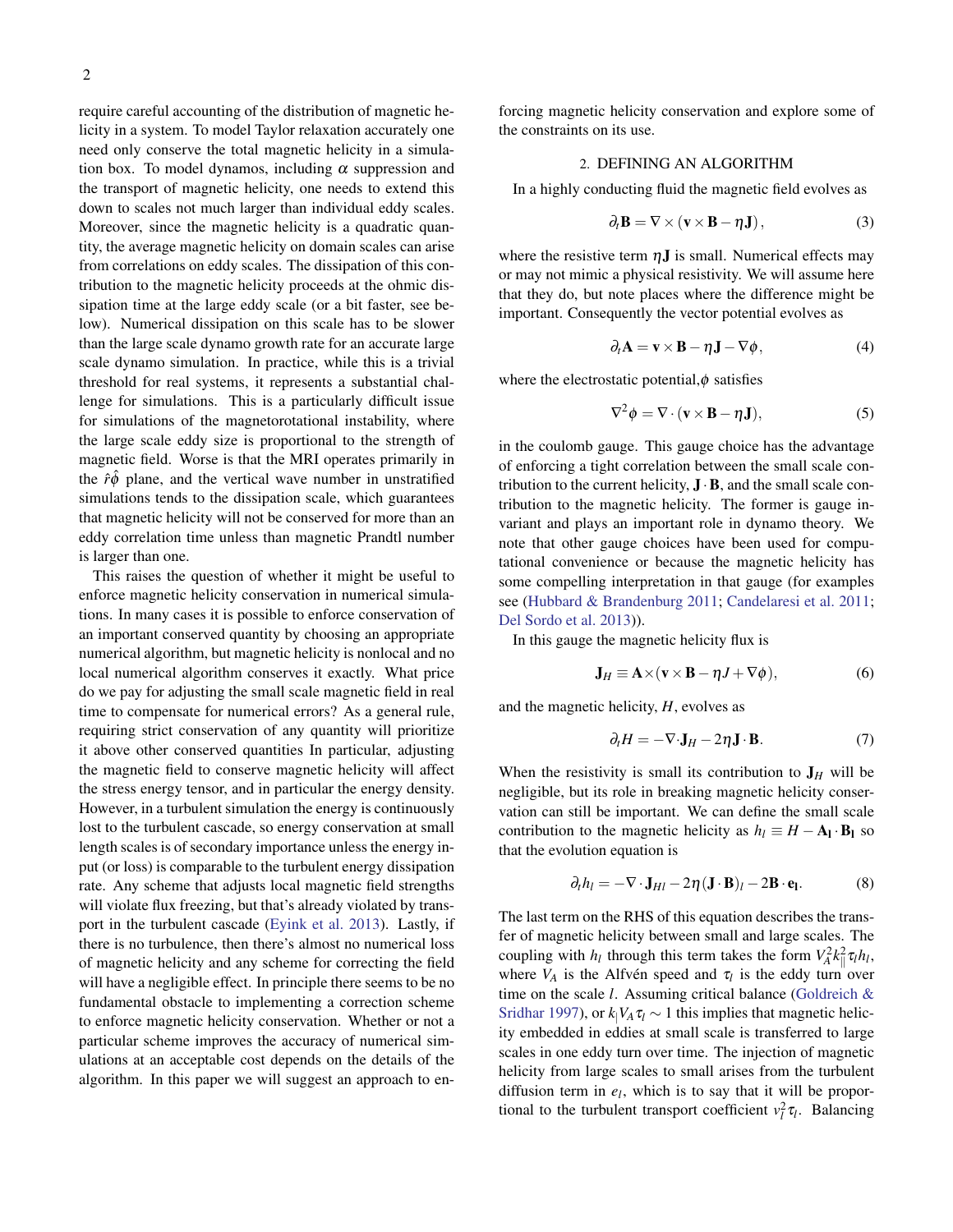these effects implies that the magnetic helicity embedded in small scale structures will scale as  $v_l^2 \tau_l^2 \sim l^2$ , for all values of *l* in the turbulent cascade, In other words, we expect the current helicity,  $\sim l^{-2}h_l$  will be the same at all scales. This in turn implies that the dissipation of magnetic helicity will be enhanced by some logarithmic factor above the ohmic dissipation rate on the large eddy scale. Furthermore, simulations that use artificial forms of resistivity that depend on higher powers of the wavenumber will not damp magnetic helicity at appreciably slower rates. The reduced range of scales subject to dissipation will tend to accumulate extra power, and presumably magnetic helicity, due to the bottleneck effect.

Tracking magnetic helicity in a simulation requires calculating  $\nabla \cdot \mathbf{J}_H$ , which implies a knowledge **A** and  $\phi$  everywhere. If the underlying code is pseudospectral, or is at least based on a regular grid, then this is straightforward [\(Squire](#page-9-14) [& Bhattacharjee](#page-9-14) [2016\)](#page-9-14). Otherwise the code has to be supplemented with Green's functions based routines that will calculate these quantities [\(Yousef et al.](#page-9-15) [2008;](#page-9-15) [Singh & Jingade](#page-9-16) [2015\)](#page-9-16).

The problem is that small numerical errors, due to discreteness effects, will produce an effective dissipation, leading to a magnetic field B*calc* which differs from the ideal result on small scales and whose associated magnetic helicity is not conserved [\(Bodo et al.](#page-6-2) [2017\)](#page-6-2). We can calculate the ideal distribution of magnetic helicity in a simulation by calculating  $\nabla \cdot \mathbf{J}_H$  at every time step and advancing *H* accordingly.

Here we propose a rigorous procedure that will bring the magnetic helicity back into alignment with its expected value, while minimizing the size of the correction. We could write this as a straightforward Gaussian minimization problem by defining an action dependent on the mean square correction to the field, subject to constraints that ensure that the corrected field will have the correct magnetic helicity distribution and will satisfy the usual constraints on the magnetic field. This is

$$
S \equiv \int [(1/2)(\delta \mathbf{B})^2 + \lambda(\mathbf{x})(H - \mathbf{A} \cdot \mathbf{B}) + \mu(\mathbf{x}) \nabla \cdot \mathbf{B}]dV, (9)
$$

where  $H$  is the magnetic helicity distribution that we expect and *A* and *B* are the corrected values of the vector potential and magnetic field. The last term in the integral enforces usual zero divergence condition on the magnetic field. Without this term the corrected **B** would no longer satisfy Maxwell's equations. It is not necessarily important to obtain the correct distribution of  $H$  on all scales. Just correcting it on scales comparable to, and larger than, the large scale eddy size would improve the accuracy of dynamo simulations.

Minimizing the change to the magnetic field is not the only choice. It's more convenient and more physically reasonable to minimize the change to the vector potential. The same change in the vector potential at small scales produces a larger change in B, so the net effect is that this choice puts





Figure 1. Upper: map of the magnetic field of 3D simulation taken from the TDB. This slice shown as a 512*x*512 size. Lower: map of the vector potential of the same slice  $512x512$  as the upper panel

more of the adjustment in the magnetic field at small scales. (This is not equivalent to correcting the magnetic helicity distribution at small scales. The magnetic field on small scales contributes to the large scale distribution of magnetic helicity.) This is a better choice, since we're trying to counteract the effects of inaccuracies at small scales. In addition, an algorithm which compensates for lost magnetic helicity by altering the large scale magnetic field runs the risk of driving a large scale dynamo by fiat. If we weight the algorithm by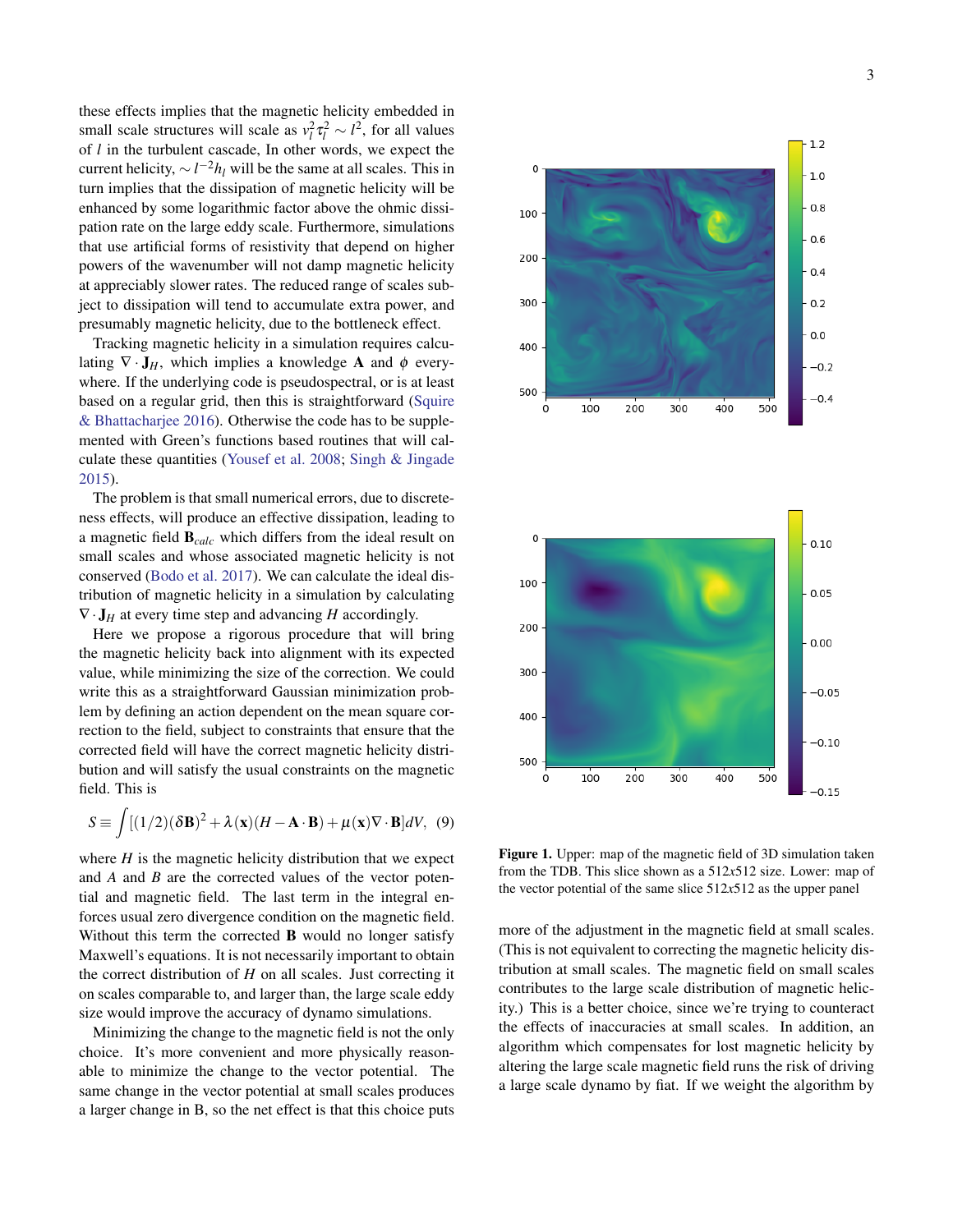$|\delta A|^2$  then the action we choose to minimize is

$$
S \equiv \int [(1/2)(\delta \mathbf{A})^2 + \lambda(\mathbf{x})(H - \mathbf{A} \cdot \mathbf{B}) - \mu(\mathbf{x}) \nabla \cdot \mathbf{A}]dV.
$$
 (10)

The second Lagrangian constraint now fixes the gauge of A, since the usual divergence free condition for B is automatically satisfied. Integrating this by parts involves a surface term

$$
\Delta S = \int \left[ \lambda \mathbf{A} \times \delta \mathbf{A} - \mu \delta \mathbf{A} \right] \cdot dS. \tag{11}
$$

In a finite computational volume this gives us a pair of boundary conditions, that  $\lambda$  and  $\mu$  vanish nearly everywhere on the boundary, the only exception being places where A is normal to the surface (for  $\lambda$ ). This guarantees that there is no nontrivial solution for  $\lambda$  unless the calculated distribution of magnetic helicity is nonzero somewhere. Here we will assume a periodic box and ignore this constraint. We obtain

$$
\delta \mathbf{A} = 2\lambda \mathbf{B} + \nabla(\lambda) \times \mathbf{A} - \nabla \mu, \tag{12}
$$

<span id="page-3-0"></span>and

$$
H = \mathbf{A} \cdot \mathbf{B}.\tag{13}
$$

The second equation is just a restatement of our goal, that the field quantities should give the correct distribution of magnetic helicity. The first equation is not as simple as it appears, since the fields on the RHS are the corrected fields, not the calculated ones. The last term on the RHS arises from the Coulomb gauge and leads to

$$
\nabla^2 \mu = \nabla \lambda \cdot \mathbf{B} = \nabla \cdot (\lambda \mathbf{B}). \tag{14}
$$

In order to make this problem more tractable, and to reduce the numerical cost of implementing a correction scheme, we will assume that  $\lambda$  is small and that we can therefore ignore the difference between the corrected and computed fields on the RHS of the first equation. This should be reasonable if the correction scheme is applied often enough. If we further assume that the correction to the magnetic helicity can be approximated to the same order, i.e. linear in  $\lambda$ , then we have a second order differential equation for  $\lambda(x)$  in the computational box. With some work, this can be shown to be

$$
\Delta H = H - (\mathbf{A}_{calc} \cdot \mathbf{B}_{calc}) \tag{15}
$$
\n
$$
\approx \delta \mathbf{A} \cdot \mathbf{B} + \mathbf{A} \cdot (\nabla \times \delta \mathbf{A})
$$
\n
$$
= 2\lambda B^2 + \mathbf{B} \cdot (\nabla \lambda \times \mathbf{A}) - \mathbf{B} \cdot \nabla \mu + 2\lambda \mathbf{J} \cdot \mathbf{A}
$$
\n
$$
+ 2\mathbf{A} \cdot (\nabla \lambda \times \mathbf{B}) + A_i A_j \partial_i \partial_j \lambda - \frac{1}{2} \nabla \lambda \cdot \nabla (A^2) - A^2 \nabla^2 \lambda
$$
\n
$$
= 2\lambda (B^2 + \mathbf{A} \cdot \mathbf{J}) - \nabla \lambda \cdot (\mathbf{A} \times \nabla \times \mathbf{A}) - \frac{1}{2} \nabla \lambda \cdot \nabla (A^2)
$$
\n
$$
+ (A_i A_j - A^2 \delta_{ij}) \partial_i \partial_j \lambda
$$
\n
$$
= 2(B^2 + \mathbf{A} \cdot \mathbf{J})\lambda + \partial_i ((A_i A_j - A^2 \delta_{ij}) \partial_j \lambda) - \mathbf{B} \cdot \nabla \mu
$$
\n(15)



Figure 2. Map of the magnetic helicity of a slice 512*x*512 of 3D simulation following  $H = A \cdot B$ , you can see how the color map values are change

where we employ implicit summation over repeated indices. The last term can written as

$$
\mathbf{B} \cdot \nabla \mu = \mathbf{B} \cdot \nabla \nabla^{-2} \nabla \cdot (\lambda \mathbf{B}). \tag{16}
$$

The operator ∇∇−2∇ is just ˆ*k* ˆ*k* in Fourier space. In real space it is an integral operator acting on everything to its right and can be written

$$
\nabla \nabla^{-2} \nabla \cdot (\mathbf{F}) = \frac{\mathbf{F}}{3} + \int \frac{d^3 \mathbf{r}'}{4\pi r'^5} \left( 3\mathbf{r}' \mathbf{r}' \cdot \mathbf{F}(\mathbf{r} + \mathbf{r}') - r'^2 \mathbf{F}(\mathbf{r} + \mathbf{r}') \right),\tag{17}
$$

where **F** is any differentiable vector field. As before, we are assuming that boundary conditions can be ignored. To linear order we obtain  $\lambda$  from

<span id="page-3-1"></span>
$$
\Delta H = 2(B^2 + \mathbf{A} \cdot \mathbf{J})\lambda + \partial_i ((A_i A_j - A^2 \delta_{ij}) \partial_j \lambda)
$$

$$
- \mathbf{B} \cdot \nabla \nabla^{-2} \nabla (\lambda \mathbf{B}), \qquad (18)
$$

and use this in equation [\(12\)](#page-3-0).

We need a general procedure for solving eq.[\(18\)](#page-3-1). We can do this through iteration. If we split two of the coefficients on the RHS into varying and constant pieces defined by

$$
C_0 \equiv \langle B^2 + \mathbf{J} \cdot \mathbf{A} \rangle = 2 \langle B^2 \rangle, \tag{19}
$$

$$
C_1 \equiv B^2 + \mathbf{J} \cdot \mathbf{A} - C_0,\tag{20}
$$

$$
D_{0ij} \equiv \langle \delta_{ij} A^2 - A_i A_j \rangle, \qquad (21)
$$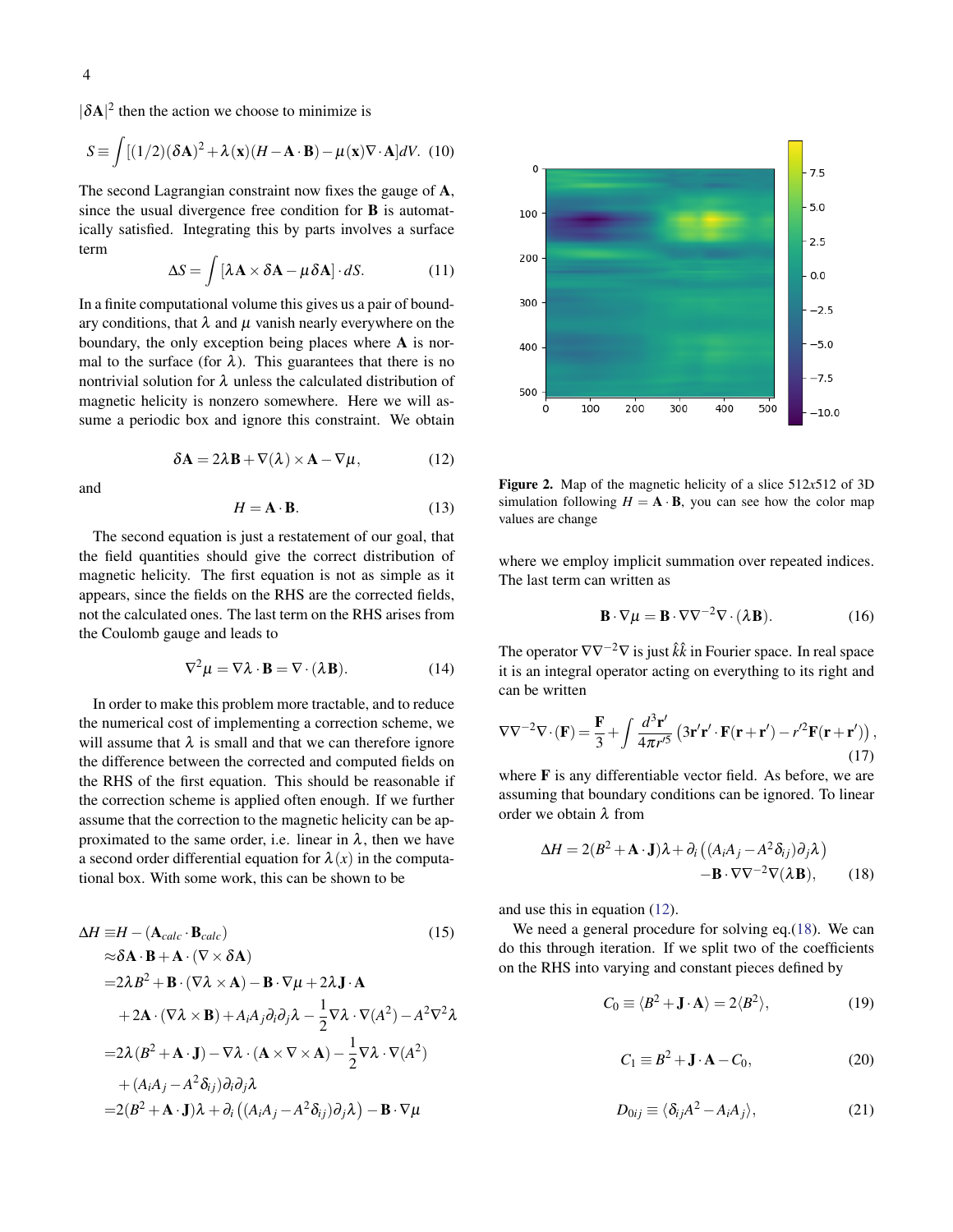

Figure 3. Left: Log scale of the power spectrum of the original magnetic helicity and final magnetic helicity after modified by equation [18](#page-3-1) as a function of modes. Right:Log scale of the power spectrum of the original vector potential A and the final vector potential after modified by equation [27](#page-5-0) as a function of modes

and

$$
D_{1ij} \equiv \delta_{ij} A^2 - A_i A_j - D_{0ij}, \qquad (22)
$$

then we can rewrite equation  $(18)$  as

<span id="page-4-0"></span>
$$
\Delta H - 2C_1 \lambda + \partial_i D_{1ij} \partial_j \lambda + \mathbf{B} \cdot \nabla \left( \nabla^{-2} \nabla \cdot (\lambda \mathbf{B}) \right) =
$$
  
2C\_0 \lambda - \partial\_i D\_{0ij} \partial\_j \lambda. (23)

The fourth term on the LHS of this equation resists any simple reduction since the operator  $B\nabla^{-2}B$  always depends on the wavenumber of  $\lambda(\mathbf{k})$ . In Fourier space the RHS of this equation is a simple multiplication by the positive definite coefficient

$$
\lambda_{n+1}(\mathbf{k}) = \frac{1}{2C_0 + k_i k_j D_{0ij}} \left[ \Delta H(\mathbf{k}) + \left( -2C_1 \lambda_n + \partial_i D_{1ij} \partial_j \lambda_n + \mathbf{B} \cdot \nabla \left( \nabla^{-2} \nabla \cdot (\lambda_n \mathbf{B}) \right) \right) (\mathbf{k}) \right].
$$
 (24)

The choice of  $\lambda_0$  is not dictated by this method. One possiblity is to use  $\langle \Delta H \rangle/2C_0$  as  $\lambda_0$  so that

$$
\lambda_1 = \frac{1}{2C_0 + k_i k_j D_{0ij}} \left[ \Delta H(\mathbf{k}) - C_1 \langle \Delta H \rangle / C_0 \right].
$$
 (25)

Alternatively we could choose

$$
\lambda_0 = \frac{\Delta H}{2(C_0 + C_1)}.\tag{26}
$$

The former captures the direct response to a helicity error at a wavenumber k and a small part of the indirect response through the interaction with the spatial variation in the coefficient of  $\lambda$ . The latter captures the nonlinear part a bit better, but misses the dependence on gradients of  $\lambda$ .



Figure 4. The magnetic helicity H (solid line) in the simulation which the algorithm run with smaller phase shift of the Fourier modes, easy to see ∆*H* (dotted point) calculate by eq[.23](#page-4-0) is significantly smaller than H.

We can get a sense of how important the various contributions to  $\lambda$  are by considering two simple cases. In general we are concerned with correcting the distribution of magnetic helicity at scales significantly larger than an eddy scale, so we can assume that  $\Delta H(\mathbf{k})$  is nonzero only for wave numbers much smaller than the inverse of the large eddy scale. We expect the magnetic energy density will be largest at the large eddy scale, and the rms vector potential will be either largest at that scale or at the large scale magnetic field domain scale. In the former case we have  $C_0 \sim B_T^2 \sim D_{0ij} k_T^2$ , where  $k_T$  is the wave number of the large scale eddies. The fluctuating coefficients  $C_1$  and  $D_{1ij}$  will be functions of scale, but at the large eddy scale both are comparable to their nonfluctuating pieces. We see from eq.[\(23\)](#page-4-0) that the contribution to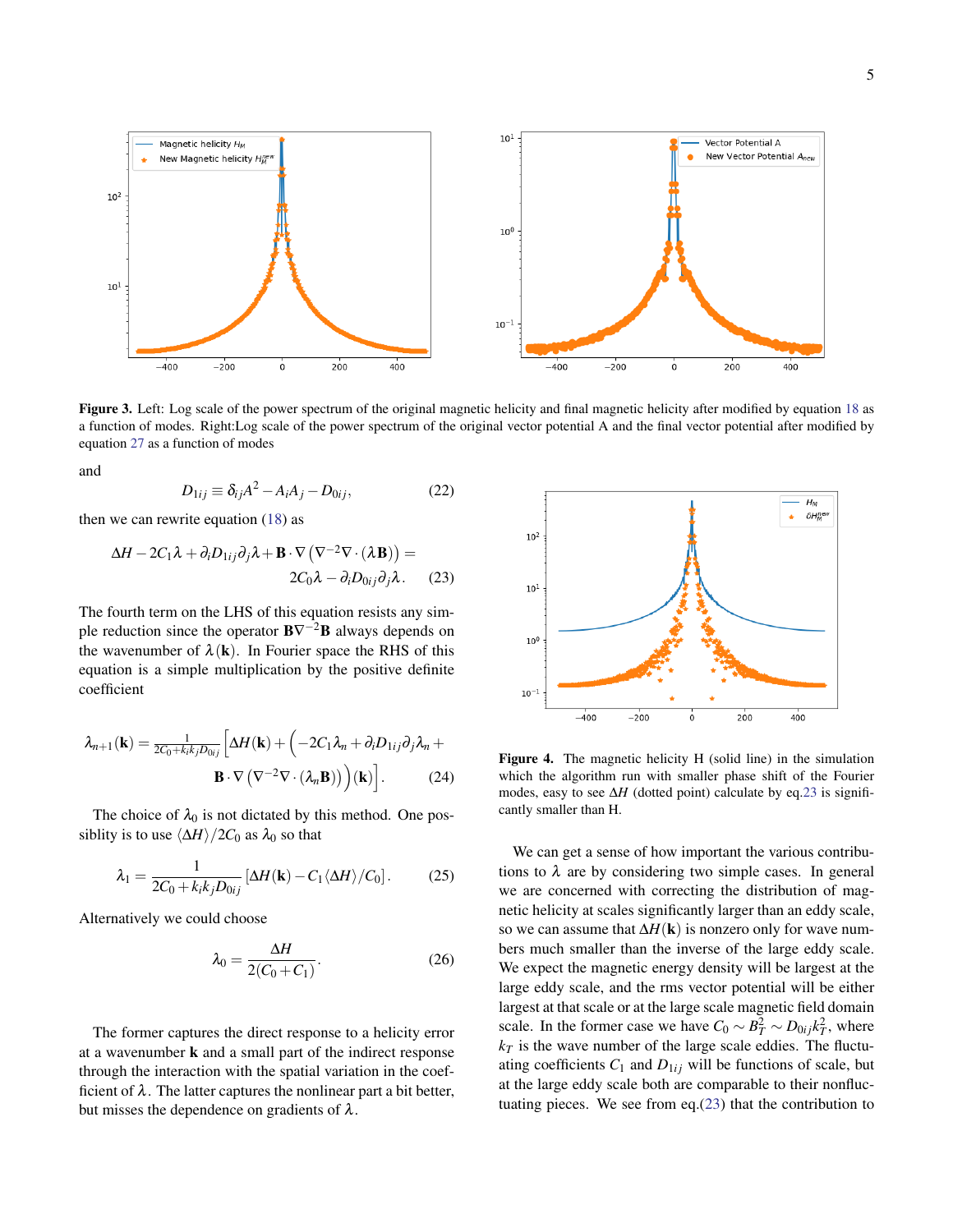$\lambda$  from the large eddy scale will be comparable to that from the scales where  $\Delta H$  is nonzero. On smaller scales,  $l \ll l_T$ dominant term in  $C_1$  will be  $A \cdot J$ , which will be of order  $A_{T}A_{l}/l^{2} \propto l^{-2/3}$  for the Goldreich-Sridhar model of turbulence. Consequently the contribution to  $\lambda$  from scales in the inertial cascade will decrease as *l* 4/3

The magnetic domain scale vector potential can be larger than *A<sup>T</sup>* even in early stages of the large scale dynamo. In this case the previous argument goes through in a slightly different form. Now the contribution to  $\lambda$  from the turbulent scale is reduced by a factor of  $A_T/A_0$  relative to the scale where  $\Delta H$  is nonzero. As before the contribution to  $\lambda$  falls off as  $l^{4/3}$  on smaller scales.

We conclude that solutions for  $\lambda$  need to calculated to scales somewhat smaller than the large eddy scale in order to recover the desired distribution of magnetic helicity on magnetic domain scales.

After solving for  $\lambda$  to the required accuracy we correct the magnetic potential:

<span id="page-5-0"></span>
$$
\delta \mathbf{A} = \nabla \times (\lambda \mathbf{A}) + \lambda \mathbf{B} - \nabla \nabla^{-2} \nabla \cdot (\lambda \mathbf{B}). \tag{27}
$$

In phase space the last term does not have to evaluated explicitly, rather the sum of the first two terms can simply be projected onto the plane perpendicular to k. If the initial error in the magnetic helicity distribution is large then it may be necessary to iterate to allow for the nonlinear term  $(\nabla \times \delta {\bf A}) \cdot \delta {\bf A}.$ 

If we neglect the gradient of  $\lambda$  and consider the correction to magnetic helicity, we find that

$$
\Delta H \approx \mathbf{B} \cdot (2\lambda \mathbf{B}) + \mathbf{A} \cdot (\nabla \times 2\lambda \mathbf{B}) = 2\lambda (B^2 + \mathbf{A} \cdot \mathbf{J}). \quad (28)
$$

The reconstituted magnetic helicity is not deposited strictly according to the energy density in the turbulent cascade, but on average it works out to the same thing as a function of scale. This implies that the power spectrum of the deposited magnetic helicity is much shallower than we would expect to find in a turbulent cascade. This is a consequence of eq. [\(27\)](#page-5-0). There is some minimum scale, or maximum wavenumber, where the correction to the power spectrum is of order unity,  $k_{max}$  $\lambda \sim 1$ . In order to avoid highly unphysical effects on the small scale turbulent spectrum we require that the dissipation scale wavenumber satisfy

$$
1 > k_{diss}\lambda \sim \frac{k_{diss}\Delta H}{4\langle B^2 \rangle}.
$$
 (29)

We can use this to set a limit on the cadence of corrections since we need

$$
\Delta H < 4 \langle B^2 \rangle l_{diss}.\tag{30}
$$

### 3. DISCUSSION AND CONCLUSIONS

In this study we have constructed an algorithm for correcting errors in the magnetic helicity distribution in numerical simulations. The magnetic helicity is an important topological quantity that constrains large scale relaxation of magnetized systems and plays an important role in large scale dynamos. Numerical simulations that include turbulence frequently show a loss in global magnetic helicity. Tracking errors in its distribution within simulation volumes is more difficult, but likely to be a source of error. While there is no unique way to restore lost information, the algorithm explored here has some attractive features, including the ability to embed the lost helicity to roughly the same scales where numerical errors eliminated it.

We have examined the cleaning algorithm for magnetic helicity in the JHU 1024<sup>3</sup> MHD turbulence simulation. The algorithm restored the large scale distribution of magnetic helicity after it was distorted by randomly altering the phases of Fourier components of the magnetic field. The iterative procedure for constructing the solution converged, despite a lack a formal proof of convergence. As expected the algorithm does increase the amount of very small scale power in the turbulent cascade, a result which needs to be considered in setting the cadence of correction in a simulation. We also note that while magnetic helicity is robustly conserved with any gauge choice our work is aimed specifically at enforcing conservation in the Coulomb gauge. We justify this choice by pointing to the close correlation between the magnetic helicity in this gauge and the current helicity, which appears in analytic theories of the large scale dynamo (and is not gauge dependent).

One complication is that we have not formally demonstrated that our procedure for deriving  $\lambda$  will always converge. We have shown, as a practical matter, that it converges in our test case, a simulation of homogeneous isotropic magnetized turbulence. This is a sufficiently robust test that it is plausible that it will always converge. However, we note that the fluctuating parts of the coefficients in the second order equation for  $\lambda$ , eq. [\(18\)](#page-3-1), will be roughly as large as the constant parts. Moreover, the gauge constraint term will typically be of order  $\lambda B^2$ , i.e. the same order as the first RHS term. We have already seen that in real space this term is the sum of  $\lambda B^2/3$  plus a local quadrupole contribution which we can reasonably expect to be smaller. We can compare it to the first RHS term, whose average value is  $4B^2\lambda$ . We see that the gauge constraint term will be smaller by an order of magnitude than the other terms on the RHS.

The difficulty of enforcing strict conservation of magnetic helicity in MHD simulations is a major obstacle in performing realistic simulations of large scale dynamo processes in astrophysical objects. This is particularly true for the magnetorotational instability, where the large scale eddy size can vary dramatically over time. More generally, magnetic helicity conservation may play a key role in the shearcurrent effect [\(Squire & Bhattacharjee](#page-9-14) [2016\)](#page-9-14). Moreover, for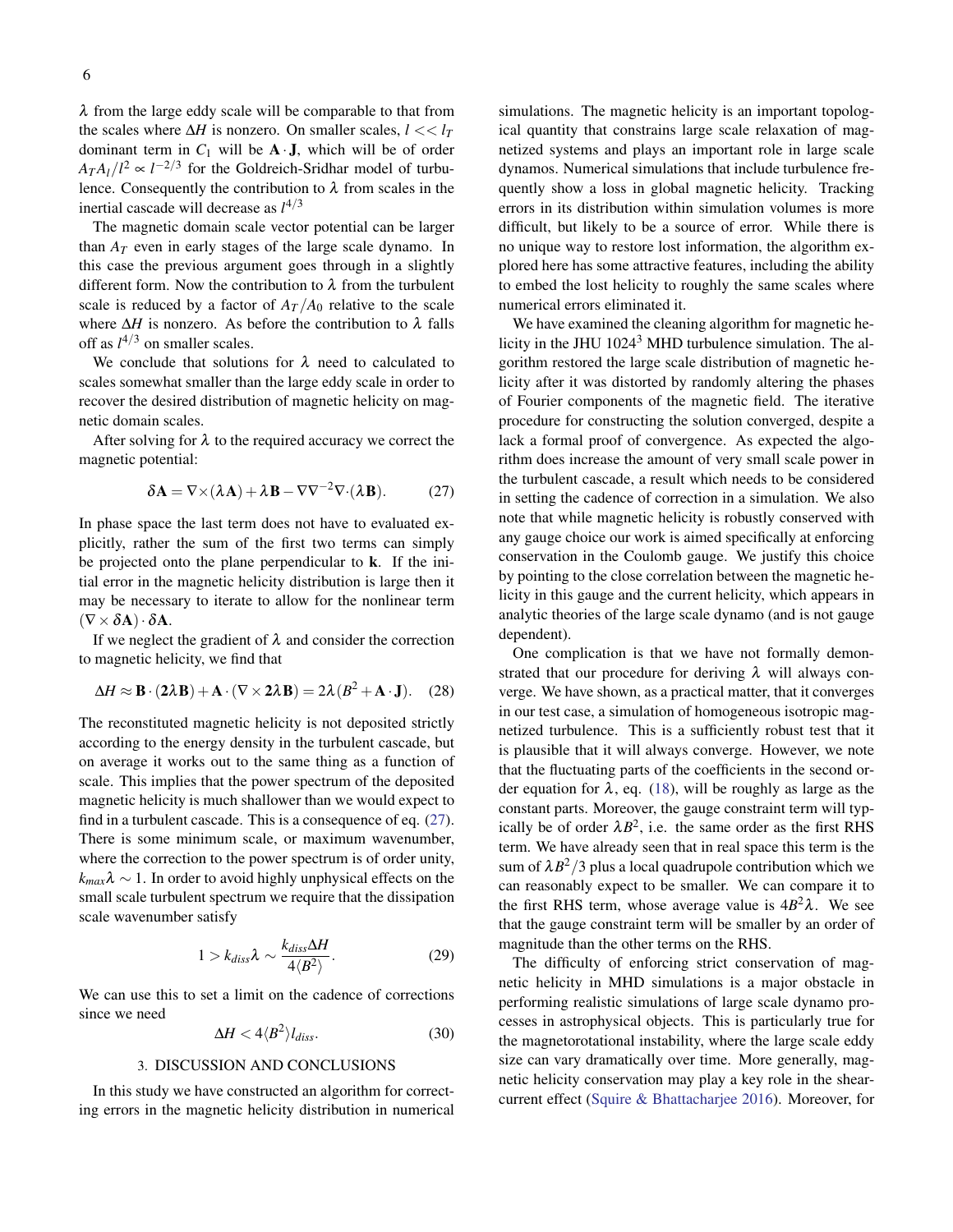small-scale MHD fluctuations this effect may define the offdiagonal turbulent diffusivity  $\eta_{xy}$  [\(Singh & Jingade](#page-9-16) [2015;](#page-9-16) [Squire & Bhattacharjee](#page-9-14) [2016;](#page-9-14) [Singh & Jingade](#page-9-16) [2015;](#page-9-16) [Jingade](#page-9-17) [& Singh](#page-9-17) [2021;](#page-9-17) [Dewar et al.](#page-9-18) [2020\)](#page-9-18). As a result this could be the crucial bound of for MHD instabilities. Our results show that a viable correction scheme exists can be used to produce a realistic magnetic helicity distribution. In future work we will include this cleaning algorithm in a stratified periodic shearing box simulation (see, for example [Davis et al.](#page-6-3)

[\(2010\)](#page-6-3)) to follow the flow of magnetic helicity and its effect on the magnetorotational instability drive dynamo.

# 4. ACKNOWLEDGEMENTS

This work makes used of Johns Hopkins Turbulence Database The authors wish to recognize and acknowledge helpful discussions with Amir Jafari and Greg Eyink. ETV thanks the AAS for supporting his research. YZ thank Mor Rozner for stimulating discussions.YZ thanks the CHE Israelis Excellence Fellowship for Postdoctoral for supporting his research.

# APPENDIX

# A. EXAMPLE

#### A.1. *Example- calculation of first* λ

Here we illustrate the method by applying it to a situation where the magnetic field is primarily described by a single large scale mode and consider how the this correction method copes with a small ∆*H* which is small and also described by a single wave number. In this case,

$$
\mathbf{A} = A_x \sin(kz)\hat{x} + A_y \sin(kz + \phi)\hat{y},\tag{A1}
$$

so

$$
\mathbf{B} = -kA_y \cos(kz + \phi)\hat{x} + kA_x \cos(kz)\hat{y}.\tag{A2}
$$

The magnetic helicity is  $kA_xA_y \sin(\phi)$ . The coefficients for equation [\(23\)](#page-4-0) are

$$
C_0 = 2k^2(A_x^2 + A_y^2),
$$
  
\n
$$
C_1 = 0,
$$
  
\n
$$
D_{0ij} = \frac{A_y^2}{2}\hat{x}\hat{x} + \frac{A_x^2}{2}\hat{y}\hat{y} - \frac{A_xA_y}{2}\cos(\phi)(\hat{x}\hat{y} + \hat{y}\hat{x}) + \frac{A_x^2 + A_y^2}{2}\hat{z}\hat{z}
$$
  
\n
$$
D_{1ij} = -\frac{A_y^2}{2}\cos(2kz + 2\phi)\hat{x}\hat{x} - \frac{A_x^2}{2}\cos(2kz)\hat{y}\hat{y} + \frac{A_xA_y}{2}\cos(2kz + \phi)(\hat{x}\hat{y} + \hat{y}\hat{x}).
$$
\n(A3)

In the simplest case, we can consider a constant perturbation to the helicity, i.e. some small ∆*H* uniform over space. In this case

$$
\lambda = \lambda_0 = \frac{\Delta H}{4k^2(A_x^2 + A_y^2)}.
$$
\n(A4)

Since  $\lambda_0$  is constant, all its spatial derivatives are zero and equation [\(23\)](#page-4-0) gives a sequence of identical  $\lambda_n$ .

# A.2. *Example- sensitivity of the helicity distribution*

In Fig. [5](#page-7-0) and [6](#page-8-0) we plot the solution of the algorithm we investigate in this study. We solve the basic solution in Fourier space with different shifted δ*H*, this sensitivity illustrate the final solution we expected from whole 3D simulation we run.

## <span id="page-6-3"></span><span id="page-6-1"></span>REFERENCES

<span id="page-6-2"></span><span id="page-6-0"></span>

| Bodo, G., Cattaneo, F., Mignone, A., & Rossi, P. 2017, ApJ, 843, | Candelaresi, S., Hubbard, A., Brandenburg, A., & Mitra, D. 2011, |
|------------------------------------------------------------------|------------------------------------------------------------------|
| 86. doi: 10.3847/1538-4357/aa7680                                | Physics of Plasmas, 18, 012903, doi: 10.1063/1.3533656           |
| Brandenburg, A., Candelaresi, S., & Chatteriee, P. 2009, MNRAS,  | Davis, S. W., Stone, J. M., & Pessah, M. E. 2010, ApJ, 713, 52,  |
| 398, 1414, doi: 10.1111/j.1365-2966.2009.15188.x                 | doi: 10.1088/0004-637X/713/1/52                                  |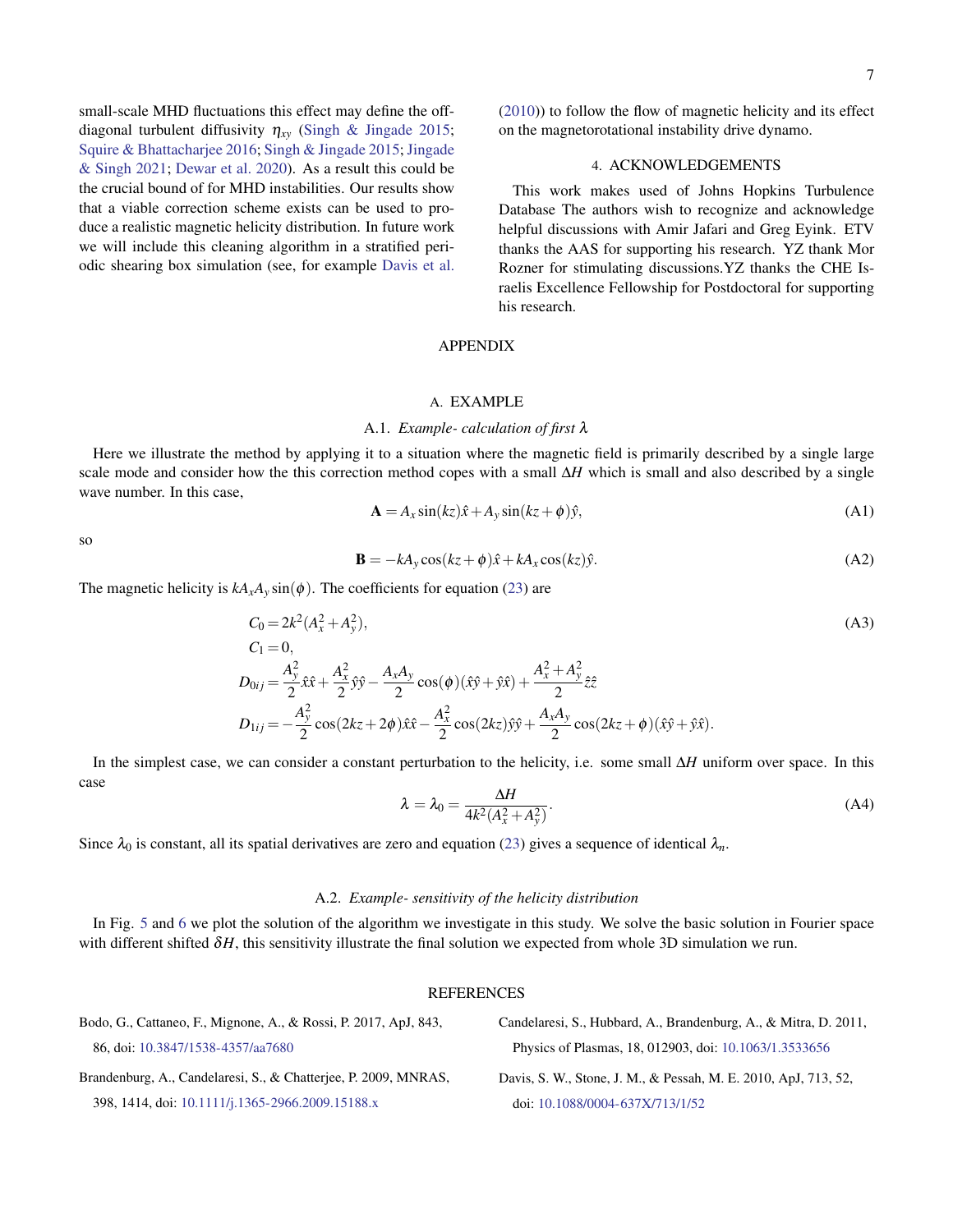<span id="page-7-0"></span>

Figure 5. A mimic solution of the algorithm as a function of shift modes in Fourier space  $(\delta)$  with small wave-numbers. The blue curve is the magnetic helicity  $H = A \cdot B$  and the orange curve are the new helicity in Fourier space as a function of  $\delta$ . The upper and lower panel are the same boundary conditions with free  $\delta$  parameters [0.05,0.5] respectively.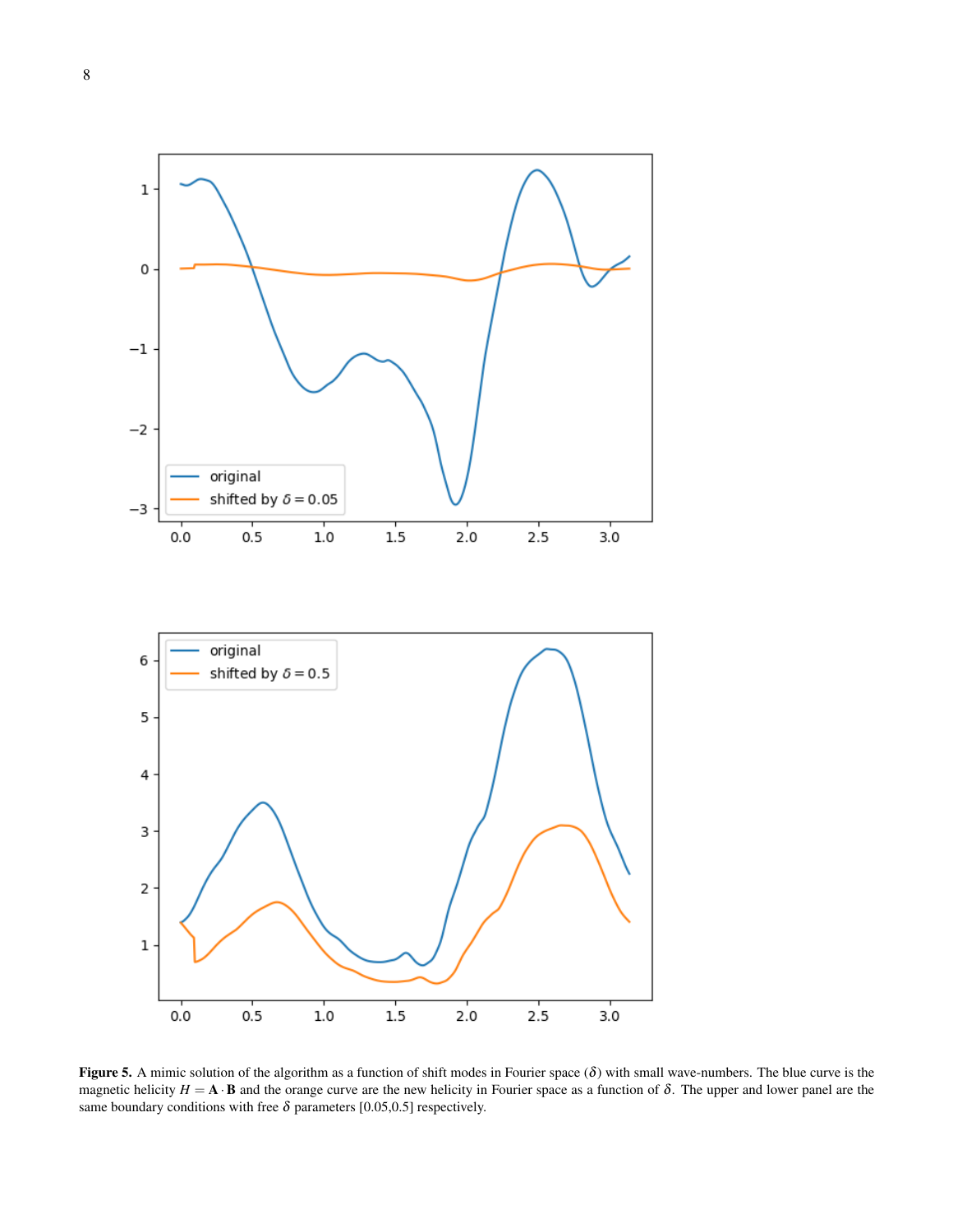<span id="page-8-0"></span>

Figure 6. The same as fig. [5](#page-7-0) with larger  $\delta = 0.8$ .